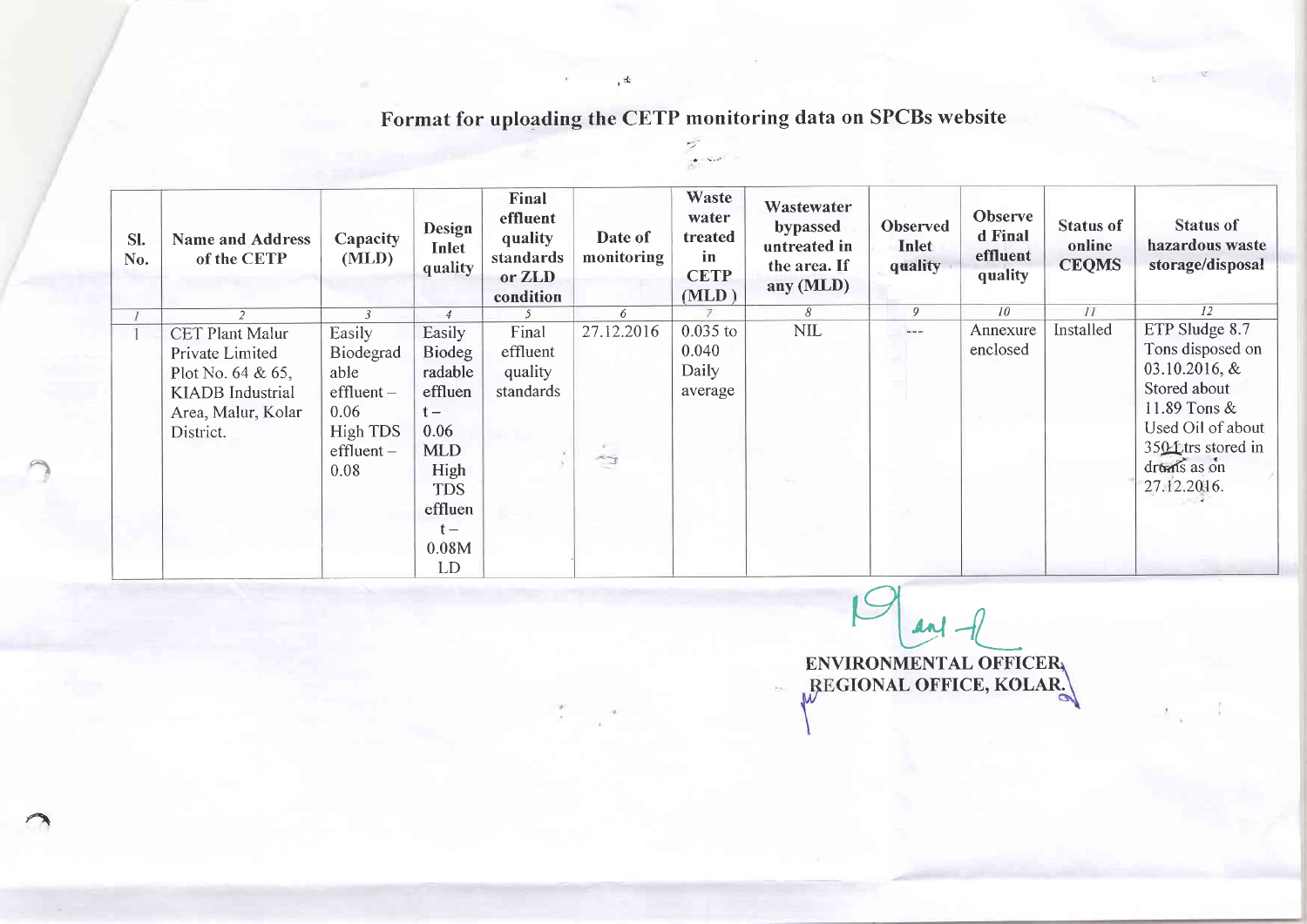J80-23238458 080-23238300



 $+1$  and  $+1$ 

## KARNATAKA STATE POLLUTION CONTROL BOARD CENTRAL ENVIRONMENTAL LABORATORY

AN ISO/IEC 17025:2005 (NABL) ACCREDITED LABORATORY AN ISO 9001:2008 CERTIFIED LABORATORY

### Email:centrallab@kspcb.gov.in Website: http://kspcb.gov.in

 $6.00.3302.550.7050$  (  $5.5001.553$ )

೭ ನೇ 'ಡಿ'ಮುಖ್ಯ ರಸ್ತೆ ತಿಮ್ಮಯ್ಯ date businstrict. cforisted - Me0000 K.S.P.C.B., "Nisarga Bhavan" 7<sup>th</sup> D Cross, Thimmaiah Road,

Shivanagar, Bangalore - 560079

### **ANALYSIS REPORT**

Date: 13-01-2017

| NAME OF THE INDUSTRY:       | M/s. CET Plant Malur Private Limited,                  | Page 1 of 1                                            |
|-----------------------------|--------------------------------------------------------|--------------------------------------------------------|
|                             | Malur Industrial Area, Malur Taluk,<br>Kolar District. | DATE OF COMMENCEMENT OF<br>TEST:24-12-2016             |
| <b>SAMPLE COLLECTED BY:</b> | Kolar                                                  | DATE OF COMPLETION OF TEST:                            |
| DATE OF COLLECTION :        | $22 - 12 - 2016$                                       | $06 - 01 - 2017$<br><b>SAMPLE REPORT NO: R-11-2309</b> |
| DATE OF RECEIPT :           | $24 - 12 - 2016$                                       |                                                        |
| <b>PARTICULARS:</b>         | Sample collected from ETP                              | <b>SAMPLE NO: R-11-2309</b>                            |

| <b>SI</b><br>No. | <b>Parameters</b>                       | Unit                                                   | <b>Standard</b>   | <b>Result</b> | <b>Range of</b><br>testing/Limit of<br><b>Detection</b> | <b>Test Method</b>                                |  |
|------------------|-----------------------------------------|--------------------------------------------------------|-------------------|---------------|---------------------------------------------------------|---------------------------------------------------|--|
| $L_{\star}$      | pH @ 25°C.                              | pH Unit                                                | $6.0 - 9.0$       | 8             | 1 to 14                                                 | IS:3025 (Part 11):1983                            |  |
| 2.               | <b>Total Suspended solids</b>           | mg/L                                                   | 100               | 6             | $\frac{1}{2}$ to 500 mg/L                               | IS:3025 (Part 17)-1984                            |  |
| 3.               | Ammoniacal Nitrogen as N*               | mg/L                                                   | 50                | 0.12          |                                                         | IS:3025 (Part 34):1988                            |  |
| 4.               | <b>Total Dissolved Solids</b>           | mg/L                                                   | 2100              | 434           | 10 to 5000 mg/L                                         | IS:3025 (Part 14)-2013                            |  |
| 5.               | Chloride as Cl                          | mp/L                                                   | 600               | 65            | 1 to 5000 mg/ $L$                                       | IS:3025 (Part 32)-1988                            |  |
| 6.               | Sulphate as $SO4$                       | mg/l.                                                  | 1000              | 22            | 1 to1000 mg/L                                           | IS:3025 (Part 24):1986                            |  |
| 7.               | Hexavalent chromium as Cr <sup>+6</sup> | mg/L                                                   | 0.1               | BDL           | $0.05$ to $100$ mg/L                                    | APHA 22 <sup>nd</sup> edition 3500-<br>Cr B: 2012 |  |
| 8.               | Oil & grease                            | mg/L                                                   | 10                | <b>BDL</b>    | $\perp$ to 100 mg/L                                     | APHA 22 <sup>nd</sup> edition.<br>2012;5520B;     |  |
| 9.               | Cyanide*as CN                           | mg/L                                                   | 0.2               | <b>BDL</b>    |                                                         | IS:3025 (Part 27)1986                             |  |
| 10.              | Copper*                                 | mg/L                                                   | 3.0               | 0.03          | $0.5$ to $100$ mg/L                                     | IS:3025 (Part 42):1992                            |  |
| τL.              | Lead                                    | mg/L                                                   | 0.1               | <b>BDL</b>    | $0.2$ to $100$ mg/L                                     | IS:3025 (Part 47):1994                            |  |
| 12.              | Zinc                                    | mg/L                                                   | 5.0               | 0.14          | $0.1$ to $100$ mg/L                                     | IS:3025 (Part 49):1994                            |  |
| 13.              | Nickel                                  | mg/L                                                   | 3,0               | <b>BDL</b>    | $0.1$ to $100$ mg/L                                     | IS:3025 (Part 54):2003                            |  |
| 14.              | Total Chromium <sup>*</sup>             | mg/L                                                   | 2.0               | 0.1           | $0.2$ to $100$ mg/L                                     | IS:3025 (Part 52):2003                            |  |
| 15.              | Cadmium                                 | mg/L                                                   | 2.0<br><b>BDL</b> |               | $0.1$ to $100$ mg/L                                     | IS 3025 (Part 41):1992                            |  |
|                  | <b>INFERENCE</b>                        | Conforms to prescribed standards as per consent order. |                   |               |                                                         |                                                   |  |

Note: 1. The above results pertain only to the sample tested.

2. The report shall not be reproduced without the written approval of the laboratory.

- 3. \*- Tests are not under the scope of NABL Accreditation.
- 4. BDL: Below Detection Level.
- 5. Samples will be stored for a period of 15 days from the date of issue of report.

rcall race

Authorized Signatory(Chemical) H.M.Shivakumar Scientific Officer

---------End of Report-------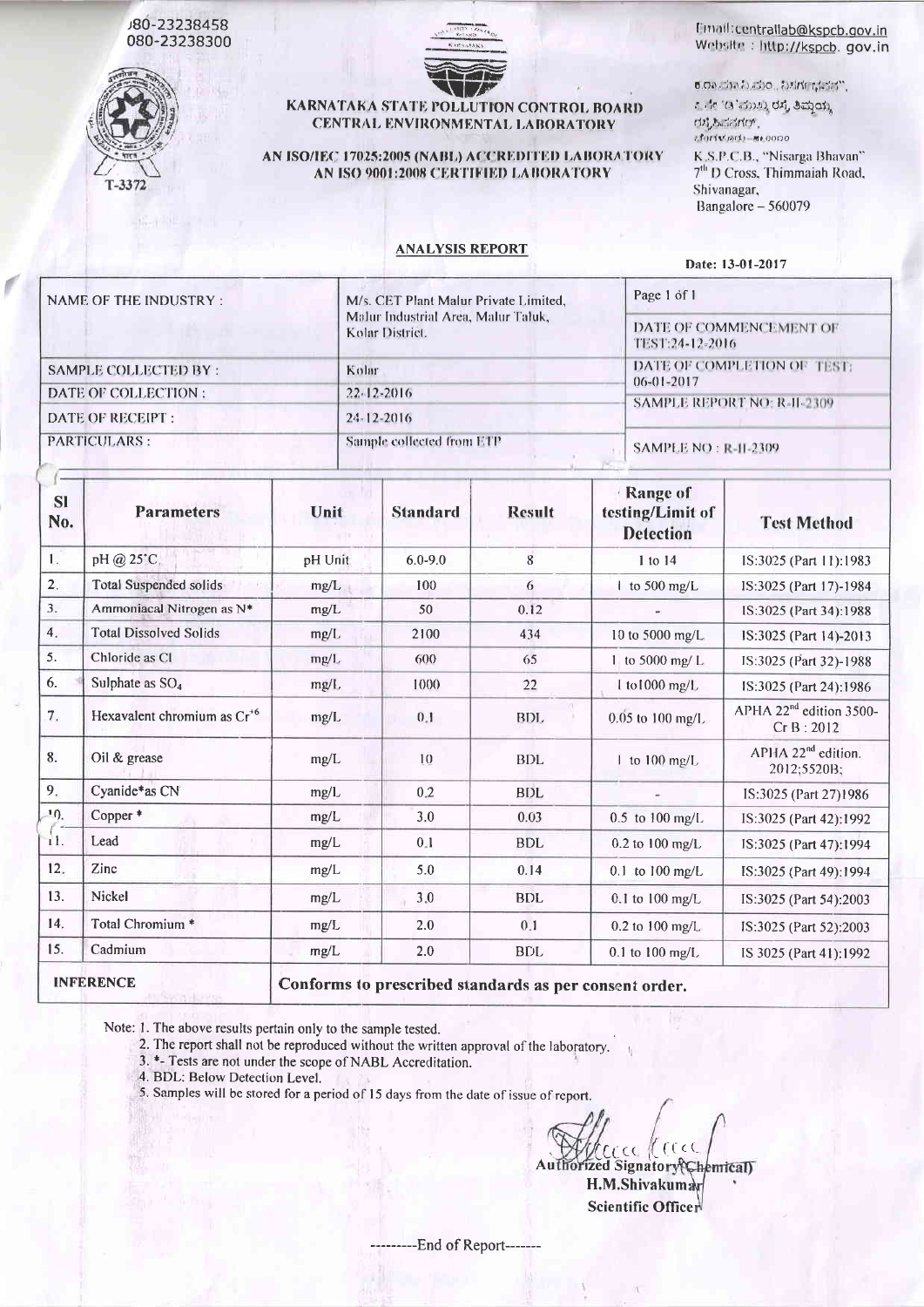| SI.<br>No. | Name and Address the CETP Capacity (MLD)                                                                          |                                                                         | Fullidle for uploading the CETT monitoring data on on oper<br>Design Inlet<br>quality | Final Effluent<br>quality<br>standards or<br>ZLD condition                     | Date of<br>monitoring      | Wastewater<br>treated<br>inCETP<br>(MLD)                          | Waste water<br>bypassed<br>unt: eated in<br> the area, if<br>any (MLD)                                                              | Observed<br>Inlet quality | <b>Observed Final</b><br><b>Effluent quality</b>                                                                                                                                  | Status online<br><b>CEQMS</b>                                                                                           | Status of<br>hazardous<br>waste<br>storage/<br>disposal<br>12 |
|------------|-------------------------------------------------------------------------------------------------------------------|-------------------------------------------------------------------------|---------------------------------------------------------------------------------------|--------------------------------------------------------------------------------|----------------------------|-------------------------------------------------------------------|-------------------------------------------------------------------------------------------------------------------------------------|---------------------------|-----------------------------------------------------------------------------------------------------------------------------------------------------------------------------------|-------------------------------------------------------------------------------------------------------------------------|---------------------------------------------------------------|
|            |                                                                                                                   | 3                                                                       | 4                                                                                     | 5                                                                              | 6                          |                                                                   | 8                                                                                                                                   | 9                         | 10                                                                                                                                                                                | 11                                                                                                                      |                                                               |
|            | M/s. Govind Solvents (P)<br>Ltd, Plot No. 19 (P) 22,<br>KIADB Industrial Area,<br>Ancheplaya, Künigal<br>بالعميلة | 50 KLD of<br>biodigredable<br>effluent,<br>25 KLD of High<br><b>TDS</b> | 50 KLD of<br> biodigredable_<br>effluent,<br>25 KLD of High<br><b>TDS</b>             | pH-5.5 to 9.0<br><b>BOD-100</b><br>COD-600<br>DS-2100, TSS- 06.01.2017<br>200, | 23.11.2016,<br>21.12.2016, | 50 KLD of<br>biodigredabl<br>e effluent,<br>25 KLD of<br>High TDS | No bypasses<br>or untreated<br>effluent<br>discharged out Not<br>of industry<br>premisess is<br> noticed during <br>the inspection. | <i>monitored</i>          | 23.11.2016- AR pH-<br>BOD-5,<br>7.9,<br>COD- not unlized<br>DS-1702,<br>TSS-28, AR<br>encisoed as<br>Annexure -01.<br>21.12.2016 and<br>06.01.2017<br>Analysis Report<br>awaited. | continous<br>Online<br>monitoring<br>equipment<br>installed but<br>not connected<br>to CPCB and<br><b>SPCB</b> survers. | Stored in<br>closed room.                                     |

Formate for uploading the CETP monitoring data on SPCBs website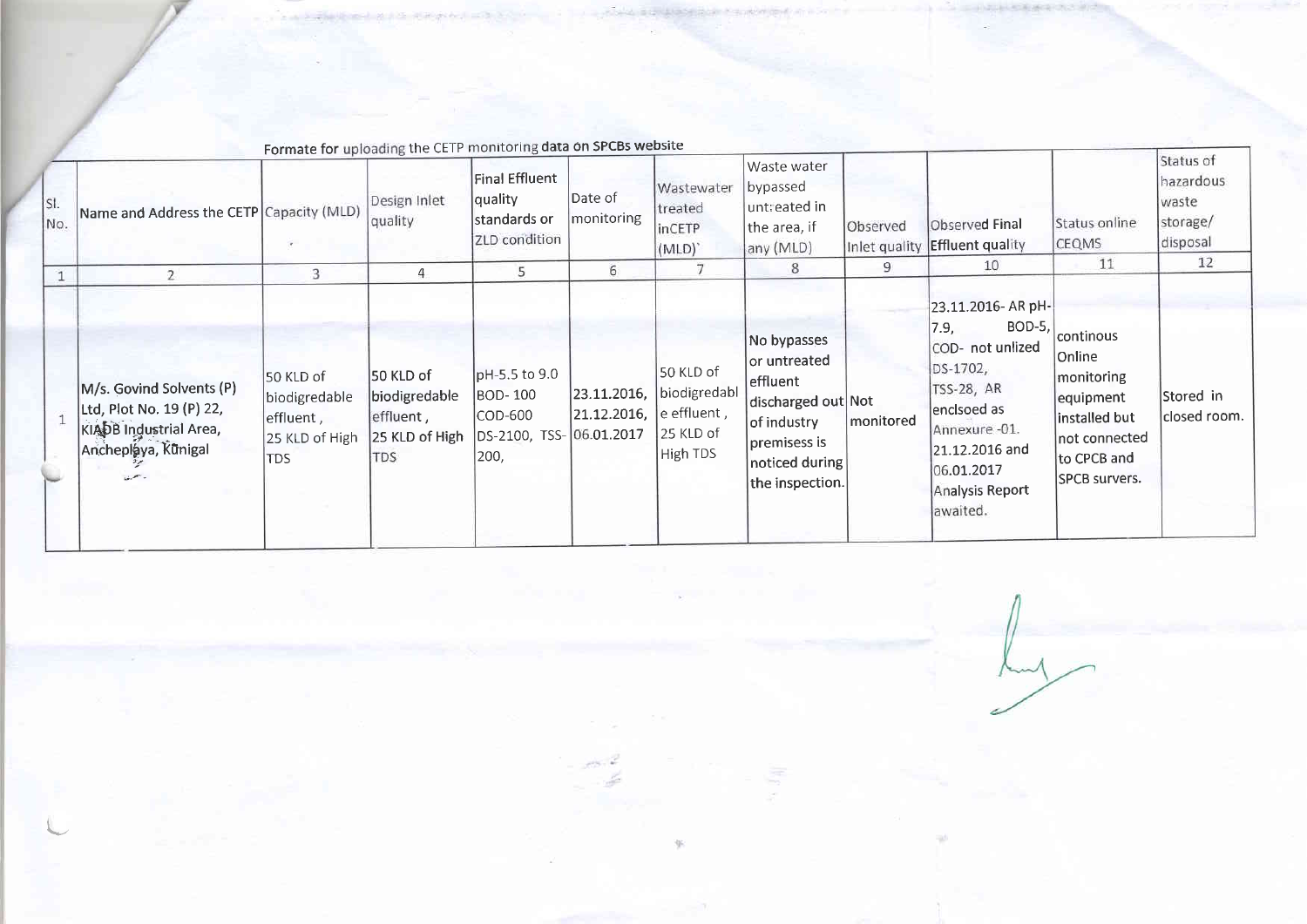| SI.<br>No      | Name<br>and<br>Address<br>the CETP                         | Cap<br>acity<br>[ML]<br>D) | Design<br>Inlet<br>quality                               | Final<br>effluent<br>quality<br>standards<br>or ZLD<br>condition | Date of<br>monitorin<br>g | Wastewat<br>er treated<br>in CETP<br>(MLD)        | the Charles<br>Wastewat<br>$er -$<br>bypassed<br>untreated<br>in the<br>area, if<br>any<br>(MLD) | Observ<br>ed Inlet<br>quality             | Observed<br>Final<br>effluent<br>quality       | Status of<br>online CEQMS                       | Status of hazardous<br>waste Storage/disposal                                                                              |
|----------------|------------------------------------------------------------|----------------------------|----------------------------------------------------------|------------------------------------------------------------------|---------------------------|---------------------------------------------------|--------------------------------------------------------------------------------------------------|-------------------------------------------|------------------------------------------------|-------------------------------------------------|----------------------------------------------------------------------------------------------------------------------------|
|                |                                                            |                            |                                                          | 5                                                                | 6                         | $7 -$                                             | 8                                                                                                | 9                                         | 10                                             | 11                                              | 12                                                                                                                         |
|                | $\mathcal{L}$<br>M/s. Eco<br>Green<br>Solutions<br>Systems | 3<br>0.1<br>MLD            | $\overline{4}$                                           | Furnished the<br>details in<br>annexure - I                      | 14.7.2016                 | 0.07MLD                                           | Nil                                                                                              | Not.<br>done                              | Furnished<br>the details<br>in<br>annexure - I | Installed<br>online<br>monitoring<br>system     | Provided closed shed for<br>storage of Hazardous<br>waste. generated from<br>the CETP. They are<br>disposing same to TSDF, |
| $\overline{2}$ | Pvt. Ltd.,<br>KIADB,<br>Apparel<br>Park                    |                            | Furnished the<br>5<br>details in<br>MLD<br>annexure - II |                                                                  | 23.3.2016                 | 1 MLD<br>(M/s)<br>Scotts<br>Garments<br>effluent) | Nil                                                                                              | Furnished the details<br>in annexure - II |                                                | Not Installed<br>online<br>monitoring<br>system | Provided closed the<br>shed for the storage of<br>ETP sludge and<br>deposing to TSDF.                                      |

Format for uploading the CETP monitoring data on SPCBs website: Region office Doddaballapura

Environmental officer<br>Regional Office, Doddaballapura.  $\mathbb{R}$ 

基

T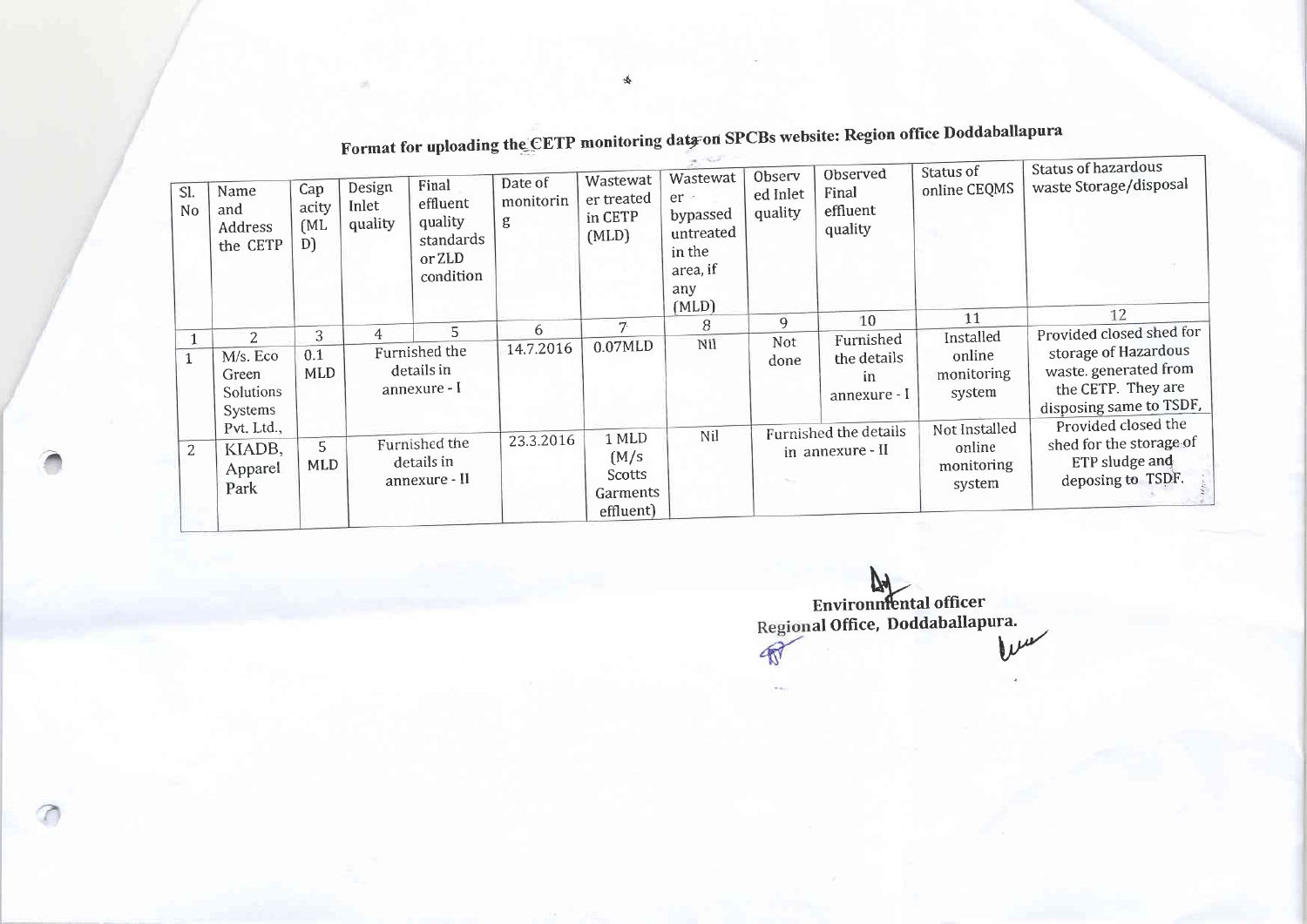Annexure -1

Name of Industry: Address:

M/s. Eco Green Solutions Systems Pvt. Ltd., No.48/A-4, KIADB Indl. Area, Doddaballapura, Bangalore Rural Dist.

| Sl. No         | Parameter                     | Unit    | Design Inlet<br>quality | Final effluent<br>quality standards | Observed Final<br>effluent quality date<br>of monitoring<br>14.07.2016 |
|----------------|-------------------------------|---------|-------------------------|-------------------------------------|------------------------------------------------------------------------|
|                |                               | pH Unit | 5.5                     | $5.5 - 9.0$                         | 7.3                                                                    |
|                | pH                            | mg/L    |                         | 2100                                | 694                                                                    |
| $\overline{2}$ | <b>Total Dissolved Solids</b> |         |                         | 200                                 | 4.0                                                                    |
| 3              | <b>Total Suspended Solids</b> | mg/L    |                         | 600                                 | 194                                                                    |
| $\overline{4}$ | Chloride                      | mg/L    |                         |                                     |                                                                        |
| 5              | Biochemical Oxygen Demand     | mg/L    |                         | 100                                 | 3.0                                                                    |
|                | (3 days @ 27 0C)              |         |                         | 1000                                | 79.0                                                                   |
| 6              | Sulphate                      | mg/L    | 20                      | 10                                  |                                                                        |
| 7              | Oil & grease                  | mg/L    |                         | 60                                  | 34.99                                                                  |
| 8              | Percent Sodium*               | $\%$    |                         |                                     | BDL                                                                    |
| 9              | Cyanide*                      | mg/L    | 2.0                     | 0.2                                 | 0.31                                                                   |
|                |                               | mg/L    | 2.0                     | 0.2                                 |                                                                        |
| 10<br>11       | <b>Boron</b><br>Oil & Grease  | Mg/L    | 20                      | 10                                  | Nil                                                                    |

# Annexure-II

Name of Industry: Address:

 $\overline{a}$ 

CETP Owned by KIADB Apparel Park, Doddaballapura, Bangalore Rural Dist.

| Sl. No         | Parameter<br>$\frac{1}{2}$ deg.  | Unit    | Design Inlet<br>quality | Final effluent<br>quality<br>standards | Observed<br>inlet<br>quality | Observed final<br>effluent<br>Quality (RO<br>Permeate)Date<br>of monitoring<br>23.03.216 |
|----------------|----------------------------------|---------|-------------------------|----------------------------------------|------------------------------|------------------------------------------------------------------------------------------|
|                |                                  | pH Unit | 7.0                     | 5.5 to 9.0                             | 6.4                          | 6.8                                                                                      |
| $\mathbf{1}$   | pH                               | mg/L    | 16.0                    | 200                                    | 78.0                         | 4.0                                                                                      |
| $\overline{2}$ | <b>Total Suspended Solids</b>    |         | 1668.0                  | 2100                                   | 1790                         | 700                                                                                      |
| 3              | <b>Total Dissolved Solids</b>    | mg/L    | 224.0                   | 250                                    | 544.0                        | 19.0                                                                                     |
| $\overline{4}$ | Chemical Oxygen Demand           | mg/L    | 62.0                    | 30                                     | 310.0                        | 3.0                                                                                      |
| 5              | <b>Biochemical Oxygen Demand</b> | mg/L    |                         |                                        |                              |                                                                                          |
|                | (3 days @ 27 OC)                 |         | 21.3                    | 100                                    | 58.5                         | 4.47                                                                                     |
| 6 <sup>1</sup> | Nitrate                          | mg/L    |                         | 1000                                   | 368.0                        | 124.8                                                                                    |
| $\overline{7}$ | Sulphate                         | mg/L    | 368                     | 0.1                                    | 0.05                         |                                                                                          |
| 8              | Lead                             | mg/L    | <b>BDL</b>              | 3                                      | 0.02                         |                                                                                          |
| 9              | Copper                           | mg/L    | <b>BDL</b>              | 5                                      | 0.2                          |                                                                                          |
| 10             | Zinc                             | mg/L    | 0.1                     | $\overline{3}$                         | 0.04                         | $\sim$                                                                                   |
|                | Nickel                           | mg/L    | 0.04                    |                                        | 0.05                         | Ξ                                                                                        |
| 11<br>12       | Total Chromium                   | mg/L    | 0.05                    | 10                                     |                              |                                                                                          |

 $M$ **Environmental Office:** Karnataka State Pollution Control Board Doddaballs = W 4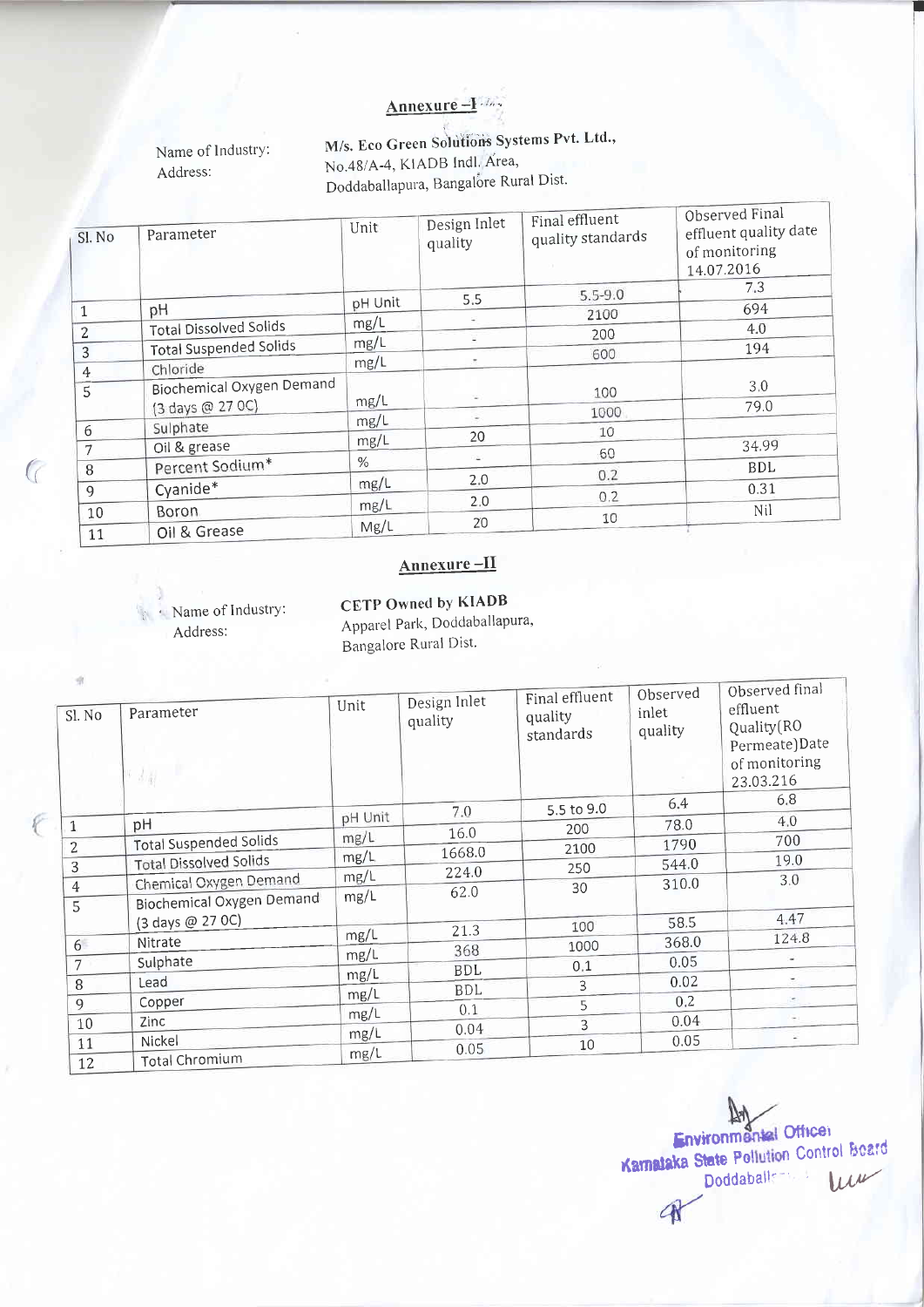| S        | Name and                                                                                                                                                  | Capa | Design Inlet                                                                       | Final effluent                                                                                                                                                    | Date of                                | Waste       | Waste water  | Observed | Observed                        | Status of       | Status of   |
|----------|-----------------------------------------------------------------------------------------------------------------------------------------------------------|------|------------------------------------------------------------------------------------|-------------------------------------------------------------------------------------------------------------------------------------------------------------------|----------------------------------------|-------------|--------------|----------|---------------------------------|-----------------|-------------|
|          | Address of the                                                                                                                                            | city | quality                                                                            | quality                                                                                                                                                           | monitoring                             | water       | bypassed     | inlet    | final                           | online          | hazardousw  |
| N        | <b>CETP</b>                                                                                                                                               | (ML) | (mg/l)                                                                             | standards in                                                                                                                                                      |                                        | treated in  | untreated in | quality  | effluent                        | <b>CEOMS</b>    | aste        |
| $\Omega$ |                                                                                                                                                           | D)   |                                                                                    | mg/L or ZLD                                                                                                                                                       |                                        | <b>CETP</b> | the area, if |          | quality                         |                 | storage/dis |
|          |                                                                                                                                                           |      |                                                                                    | conditions                                                                                                                                                        |                                        | (MLD)       | any $(MLD)$  |          |                                 |                 | posal       |
|          | 2                                                                                                                                                         | 3    | $\overline{4}$                                                                     | 5                                                                                                                                                                 | 6                                      |             | 8            | 9        | 10                              | 11              | 12          |
|          | M/s Fishmeal<br>and Oil<br>Manufacturers<br>Association<br>(Regd.)<br>Port No.<br>PIWT-1/L&D-<br>1/2008<br>Sea Road,<br>Kotèpura,<br>Ullala,<br>Mangaluru | 0.6  | pH-5.5-9<br>SS-400<br>Oil $&$ grease<br>$-30$<br>COD - 25000<br><b>BOD</b> - 15000 | pH-5.5-9<br>SS-100<br>$BOD-30$<br>COD-250<br>Oil & Grease<br>$-10$<br>Sulphides-2<br>Lead- $0.1$<br>(Treated<br>effluent is<br>finally<br>discharged<br>into sea) | 09.12.2016<br>21.11.2016<br>24.10.2016 | 0.6         | Nil          | ÷.       | Analysis<br>reports<br>enclosed | Not<br>provided | <b>NA</b>   |

Note: Personal hearing held on 31.12.2016 at Board office and assured to provide CEQMS within 2 months time.

Yours faithfully, R & Parents

ENVIRONMENTAL OFFICER KSPCB, MANGALURU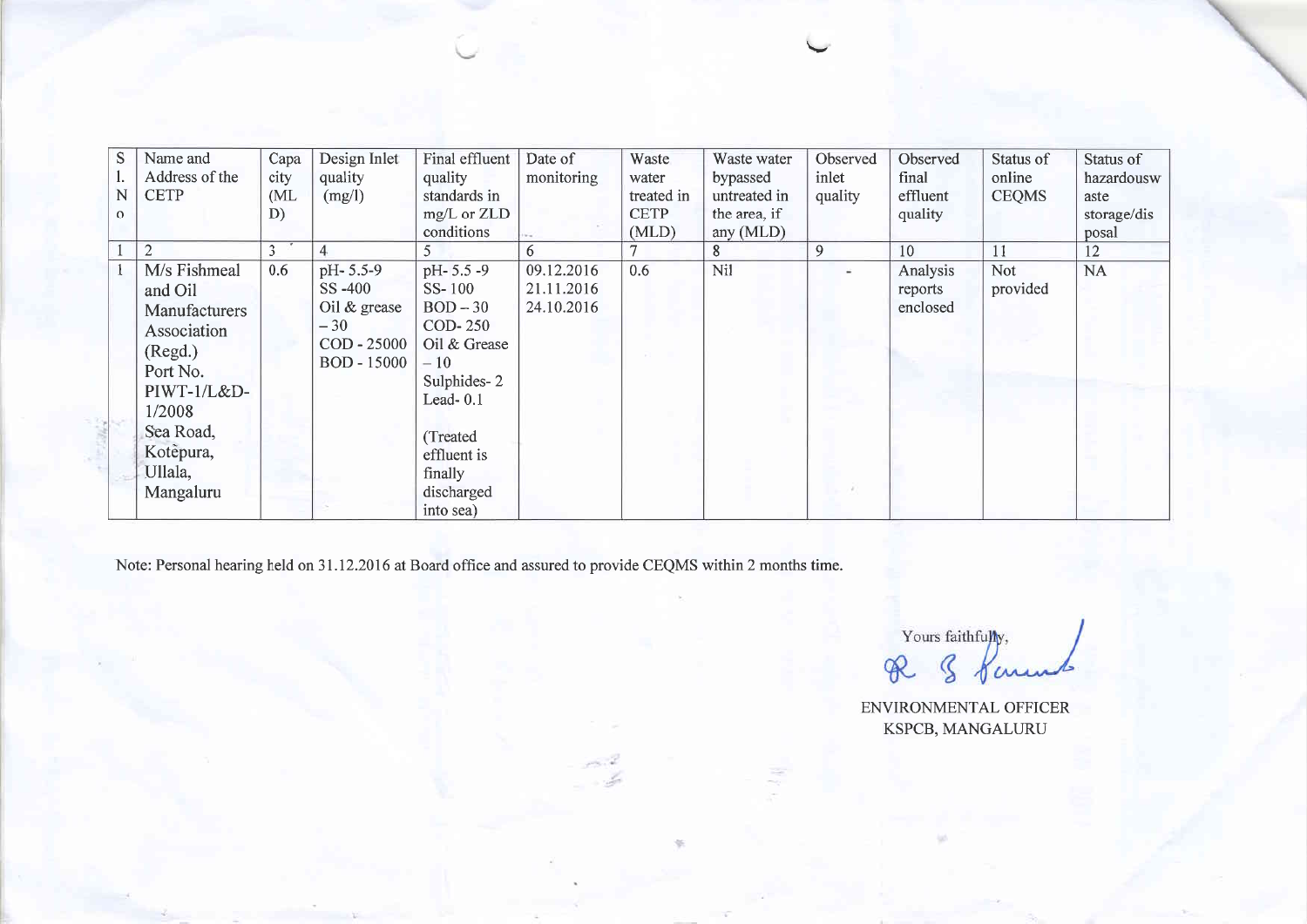|                              | Name and<br><b>Aredss the</b>                                                                    | Capacity       | Design<br>Inlet | Final effluent quality standards or ZLD conditions | Date of                                                                                             | Waste water<br>treated in | <b>Waste water</b><br>by pasees<br>untreade in | Observed                  | Observed<br>final effluet | <b>Status of</b> | status of<br>hazarous<br>waste |                                               |
|------------------------------|--------------------------------------------------------------------------------------------------|----------------|-----------------|----------------------------------------------------|-----------------------------------------------------------------------------------------------------|---------------------------|------------------------------------------------|---------------------------|---------------------------|------------------|--------------------------------|-----------------------------------------------|
| Sl. No.<br>1<br>$\mathbf{1}$ | <b>CETP</b>                                                                                      | (KLD)          | quality         | <b>Characteristics</b>                             | <b>Tolerance limits</b>                                                                             | manitoring                | <b>CETP</b>                                    | the area, if<br>any (MLD) | inlet quality             | quality          | online CEQMS                   | staroge/<br>disposal                          |
|                              | $\overline{2}$                                                                                   | $\overline{3}$ | 4               | 5                                                  |                                                                                                     | 6                         | 7 <sup>7</sup>                                 | 8                         | 9                         | 10               | 11                             | 12                                            |
|                              | M/S. VIWA<br><b>ECO CLUB</b><br>(CETP),<br>Opp. Shed<br>No B-5 & 6,<br>Veerasandra<br>Industrial |                |                 | pH<br>Temperature<br>Oil & Grease, mg/lt           | $6.0 - 9.0$<br>Shall not exceed 5 C above the<br>ambient temperature of the<br>receiving body<br>10 |                           |                                                |                           |                           |                  |                                | 1). HW (ETP<br>Sludge) Stored                 |
|                              |                                                                                                  |                | <b>16 KLD</b>   | Suspended Solids, mg/lt                            | 100                                                                                                 | 15.12.2017<br>(Monthly)   | 16 to 18 KLD                                   | $\overline{\phantom{a}}$  | Observed                  | Clear            | Online<br>monitoring           | in designated<br>storage area<br>2). Disposed |
|                              |                                                                                                  |                |                 | Ammonical Nitrogen, (as<br>CI), mg/lt              | 50                                                                                                  |                           |                                                |                           |                           |                  |                                | to land fill<br>M/s. Mother                   |
|                              |                                                                                                  | <b>20 KLD</b>  |                 | <b>Total Residual chloride</b><br>(as Cl), mg/lt   | $\mathbf{1}$                                                                                        |                           |                                                |                           |                           |                  |                                | <b>Earth Enviro</b><br>Tech Pvt Ltd,          |
|                              | Estate,<br>Hosur Road,                                                                           |                |                 | Cadmium (as Cd), mg/lt                             | $\overline{2}$                                                                                      |                           |                                                |                           |                           |                  | system<br>provided             | Located<br>Kanakapura                         |
|                              | Anekal                                                                                           |                |                 | Nickel (as Ni), mg/lt                              | $\mathbf{3}$                                                                                        |                           |                                                |                           |                           |                  |                                | Road,                                         |
|                              | Taluk,                                                                                           |                |                 | Zinc (as Zn), mg/lt                                | 5                                                                                                   |                           |                                                |                           |                           |                  |                                | Harohally.                                    |
|                              | Bengaluru -<br>560 100.                                                                          |                |                 | Hexavalent Chromium,<br>mg/lt                      | 0.1                                                                                                 |                           |                                                |                           |                           |                  |                                | $ 3)$ .<br>Accumulated                        |
|                              |                                                                                                  |                |                 | Total Chromium as (Cr),<br>mg/lt                   | $\overline{2}$                                                                                      |                           |                                                |                           |                           |                  |                                | Qty as on<br>23.01.2017 is                    |
|                              |                                                                                                  |                |                 | Copper (as Cu), mg/lt                              | 3                                                                                                   |                           |                                                |                           |                           |                  |                                | about 1.5 MT.                                 |
|                              |                                                                                                  |                |                 | Lead (as Pb), mg/lt                                | 0.1                                                                                                 |                           |                                                |                           |                           |                  |                                |                                               |
|                              |                                                                                                  |                |                 | Iron (as Fe) mg/lt                                 | 3                                                                                                   |                           |                                                |                           |                           |                  |                                |                                               |
|                              |                                                                                                  |                |                 | Total Metal, mg/lt                                 | 10                                                                                                  |                           |                                                |                           |                           |                  |                                |                                               |

#### **Format for uploading the CETP monitoring data RO- SARJAPURA**

(Column 1-5 : Basic Information on CETP; Column 6-12 : Inspection -s[ecific information on observed performance during the inspection)

**Note:** Intel & Final effluent quality to be reported in terms of pH, BOD, COD, TSS, TDS and relevant special parameter

**Environmental Officer,Regional Office - Sarjapura.**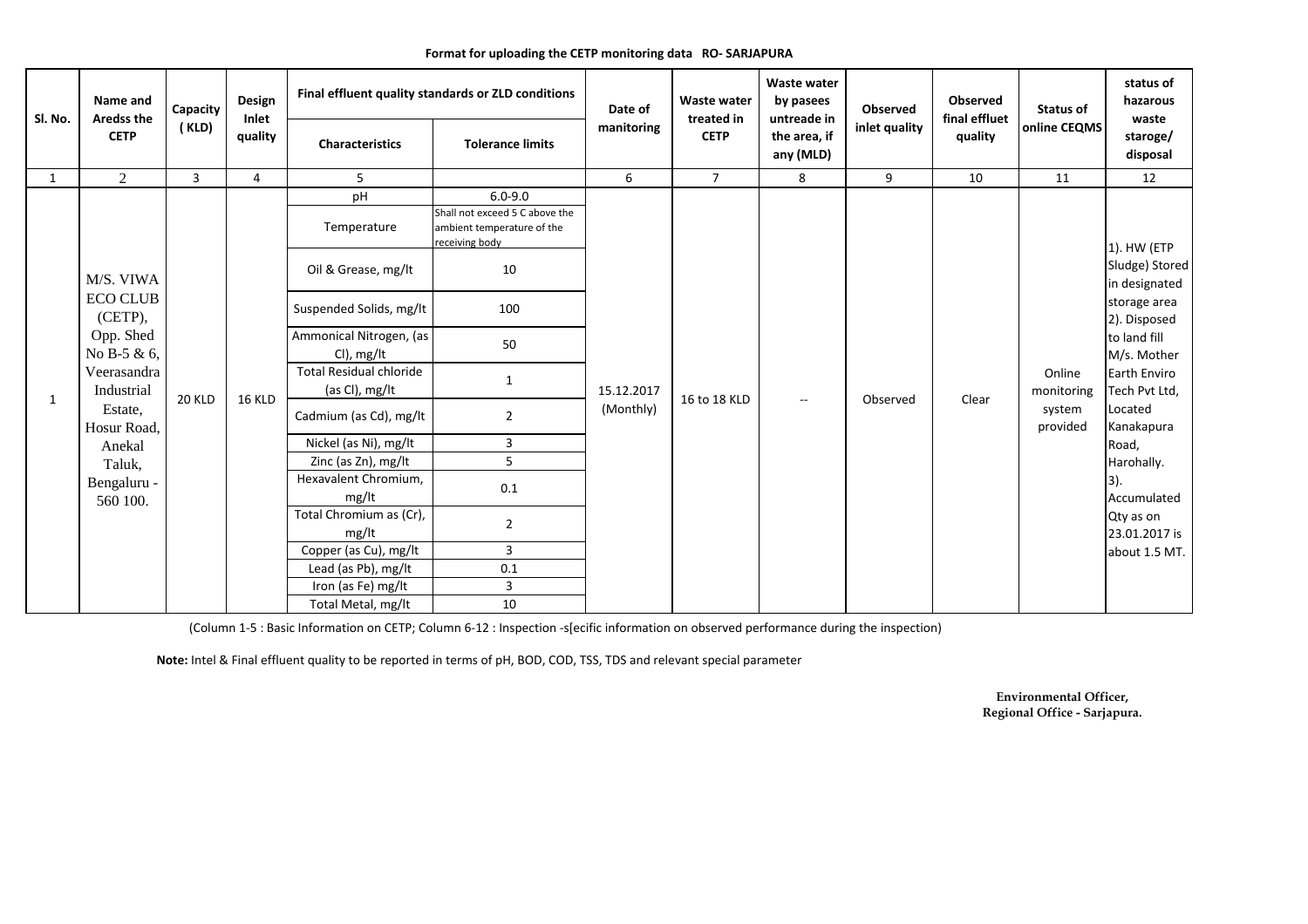|                |                                                                                                                             |                |                                                                                     |                                                                                                            |                       |                                               |                                                                            | Format for uploading the CETP monitoring data on SPCBs Website                                                                                                                                 |                                                                                        |                                         |                                                                                                                                                                                                                                                    |
|----------------|-----------------------------------------------------------------------------------------------------------------------------|----------------|-------------------------------------------------------------------------------------|------------------------------------------------------------------------------------------------------------|-----------------------|-----------------------------------------------|----------------------------------------------------------------------------|------------------------------------------------------------------------------------------------------------------------------------------------------------------------------------------------|----------------------------------------------------------------------------------------|-----------------------------------------|----------------------------------------------------------------------------------------------------------------------------------------------------------------------------------------------------------------------------------------------------|
| Sl No.         | Name & Address of Capacity<br>the CETP                                                                                      | (MLD)          | <b>Design Inlet</b><br>quality                                                      | <b>Final effluent quality</b><br>standards or ZLD<br>condition                                             | Date of<br>monitoring | Waste water<br>treated in<br><b>CETP(MLD)</b> | <b>Waste water</b><br>bypassed<br>untreated in the<br>area, if<br>any(MLD) | <b>Observed final</b><br><b>Observed inlet quality</b><br>effluent quality                                                                                                                     |                                                                                        | <b>Status of online</b><br><b>CEQMS</b> | <b>Status of Hazardous</b><br>waste<br>storage/disposal                                                                                                                                                                                            |
|                | $\overline{2}$                                                                                                              | $\overline{3}$ | 4                                                                                   | .5                                                                                                         | 6                     | $\overline{7}$                                | 8                                                                          | 9                                                                                                                                                                                              | 10                                                                                     | 11                                      | 12                                                                                                                                                                                                                                                 |
|                | M/s Pai & Pai<br>Chemicals (I) Pvt Ltd.,<br>Plot No.29 A, KIADB<br>Indl Area, Kumbalgodu,<br>Bangalore-74                   | 0.3            |                                                                                     | pH-6.6-7.6<br><b>BOD-Not mentioned</b><br><b>COD-Not mentioned</b><br>TSS-71-76 mg/l<br>TDS-1612-1750 mg/l | 28.09.2016            | 0.1                                           | Not bypassed                                                               | Only heavy metals<br>parameters have been<br>analysed.                                                                                                                                         | pH-7.7<br><b>BOD-Not analysed</b><br>COD-Not analysed<br>TSS-10.0 mg/l<br>TDS-514 mg/l | <b>CEQMS</b> was in                     | Generated quantity-<br>Used Oil-0.5 KL/A, ETP<br>Sludge-480 MT/A.<br>Accumulated-Used oil-<br>98.5 ltrs CETP Sludge-<br>47,951 kgs, Disposed-<br>Used oil- Nill<br>Sludge-89,660 kgs                                                               |
| $\overline{2}$ | M/s Pai & Pai<br>Chemicals (I) Pvt<br>Ltd., No.25D, #25/D, 1st<br>Phase, Kumbalgodu<br>Industrial Area,<br>Bangalore-560074 | 0.04           | pH-<br>BOD-500-<br>50,000 mg/ltr<br>COD-1500-<br>1,50,000<br>mg/ltr<br>TSS-<br>TDS- | pH-6.6-7.73<br>BOD-34-66 mg/l<br>COD- Not mentioned<br>TSS-70-83 mg/l<br>TDS-1600-1732 mg/l                | 28.09.2016            | 0.04                                          | Not bypassed                                                               | Raw effluent sample<br>collected from one<br>of the industry while<br>dischargiing to<br>Equilization tank,<br>pH-4.9, BOD-18600 mg/l,<br>COD-31776 mg/l,<br>TSS-2560mg/ltr,<br>TDS-11720 mg/l | pH-7.5<br>$BOD-14$ mg/l<br><b>COD-Not analysed</b><br>TSS-6.0<br>TDS-1128 mg/l         | operation at the<br>to server           | time of inspection Generation-Used oil-0.1<br>but not connected KL/A, Oil & Grease<br>skimming residue-0.3<br>MT/A.<br>Accumulated-Used oil-<br>11 Itrs Skimmed residue-<br>2.5 Itrs Disposed, Used<br>Oil-5.5 ltrs<br>Skimmed residue-1.5<br>ltrs |